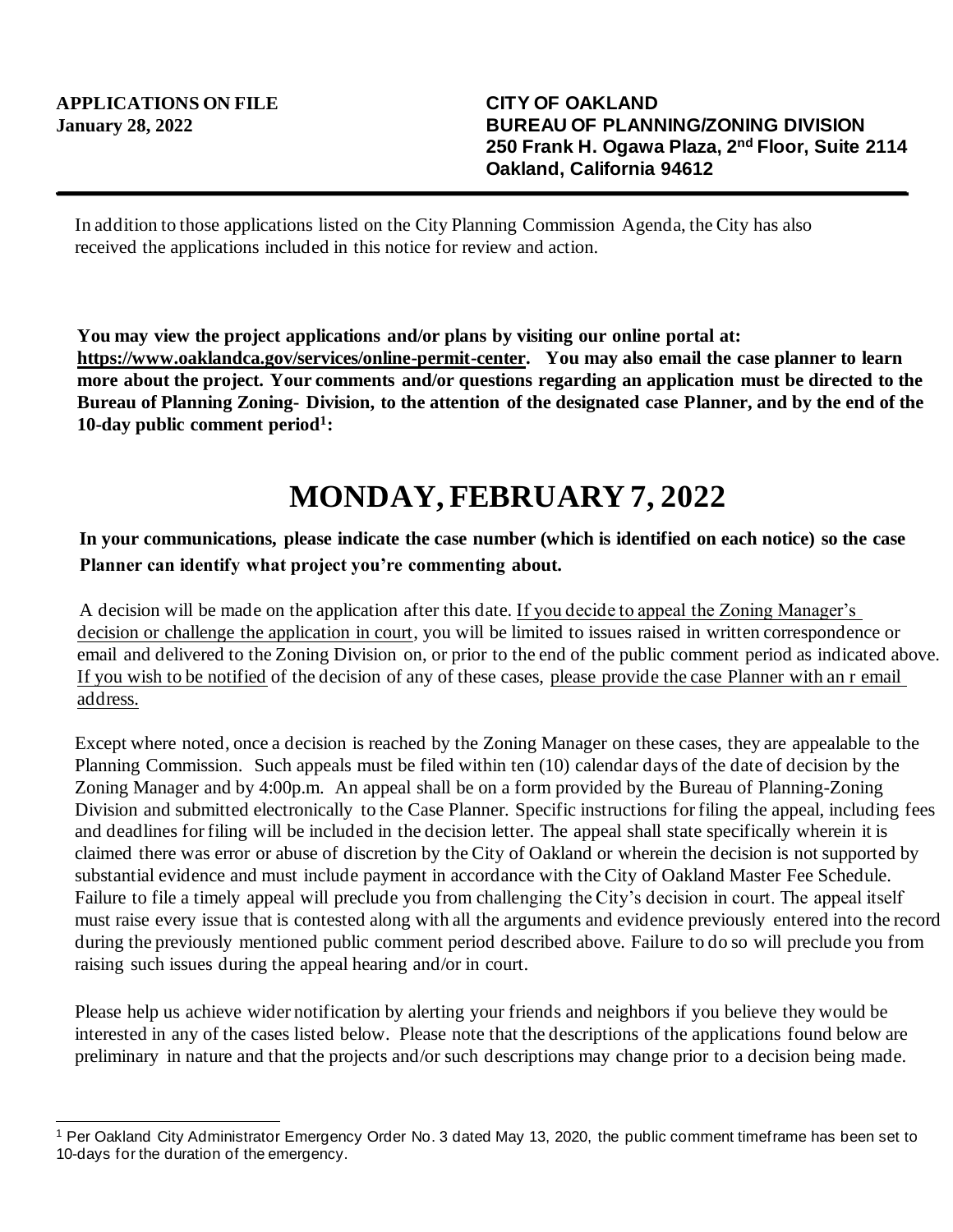| <b>Location:</b><br>1.              | <b>129 Alpine Terrace</b>                                                    |
|-------------------------------------|------------------------------------------------------------------------------|
| <b>Assessor's Parcel Number(s):</b> | 048A710705000                                                                |
| <b>Proposal:</b>                    | To construct a new single-family dwelling on an existing vacant down-sloping |
|                                     | site.                                                                        |
| Applicant:                          | Alan Ohashi – ODS Architecture (510) 595-1300                                |
| Owner:                              | Gordon & Maria White                                                         |
| <b>Case File Number:</b>            | <b>PLN21179</b>                                                              |
| <b>Planning Permits Required:</b>   | Regular Design Review to construct a new single-family dwelling on an        |
|                                     | existing vacant down-sloping site.                                           |
| <b>General Plan:</b>                | Detached Unit Residential                                                    |
| Zoning:                             | RD-1 Detached Unit Residential Zone                                          |
| <b>Environmental Determination:</b> | Categorically Exempt: Section 15303 – New construction of small structures;  |
|                                     | and Section 15183 – Projects Consistent with a Community Plan, General       |
|                                     | Plan, or Zoning                                                              |
| <b>Historic Status:</b>             | N/A                                                                          |
| <b>City Council District:</b>       |                                                                              |
| <b>Action to be Taken:</b>          | Approval                                                                     |
| <b>Finality of Decision:</b>        | Appealable to Oakland City Planning Commission                               |
| <b>For Further Information:</b>     | Contact Case Planner, Maurice Brenyah-Addow at (510) 238-6342 or by          |
|                                     | email at mbrenyah@oaklandca.gov.                                             |

| 2.<br><b>Location:</b>              | 4452 Mattis Court                                                              |
|-------------------------------------|--------------------------------------------------------------------------------|
| <b>Assessor's Parcel Number(s):</b> | 037 25300310031                                                                |
| <b>Proposal:</b>                    | To construct a 3,020 square-foot, single-family dwelling and a 850 square foot |
|                                     | attached Accessory Dwelling Unit with a two-car-garage on a 51% down-          |
|                                     | sloped vacant lot                                                              |
| Applicant:                          | John Newton (510) 847-4108                                                     |
| Owner:                              | Rogelio Barrera                                                                |
| <b>Case File Number:</b>            | <b>PLN21210</b>                                                                |
| <b>Planning Permits Required:</b>   | Regular Design Review for new residential construction                         |
| <b>General Plan:</b>                | Detached Unit Residential                                                      |
| Zoning:                             | RD-1 Zone.                                                                     |
| <b>Environmental Determination:</b> | Exempt, Section 15303 (a) of the State CEQA Guidelines; new construction of    |
|                                     | single-family dwelling; Exempt Section 15183 of the State CEQA Guidelines:     |
|                                     | Projects consistent with a Community Plan, General Plan or Zoning.             |
| <b>Historic Status:</b>             | Vacant lot                                                                     |
| <b>City Council District:</b>       | $\overline{4}$                                                                 |
| <b>Action to be Taken:</b>          | Pending                                                                        |
| <b>Finality of Decision:</b>        | Appealable to Planning Commission                                              |
| <b>For Further Information:</b>     | Contact Case Planner, Jason Madani at (510) 238-4790 or by email at            |
|                                     | jmadani@oaklandca.gov                                                          |